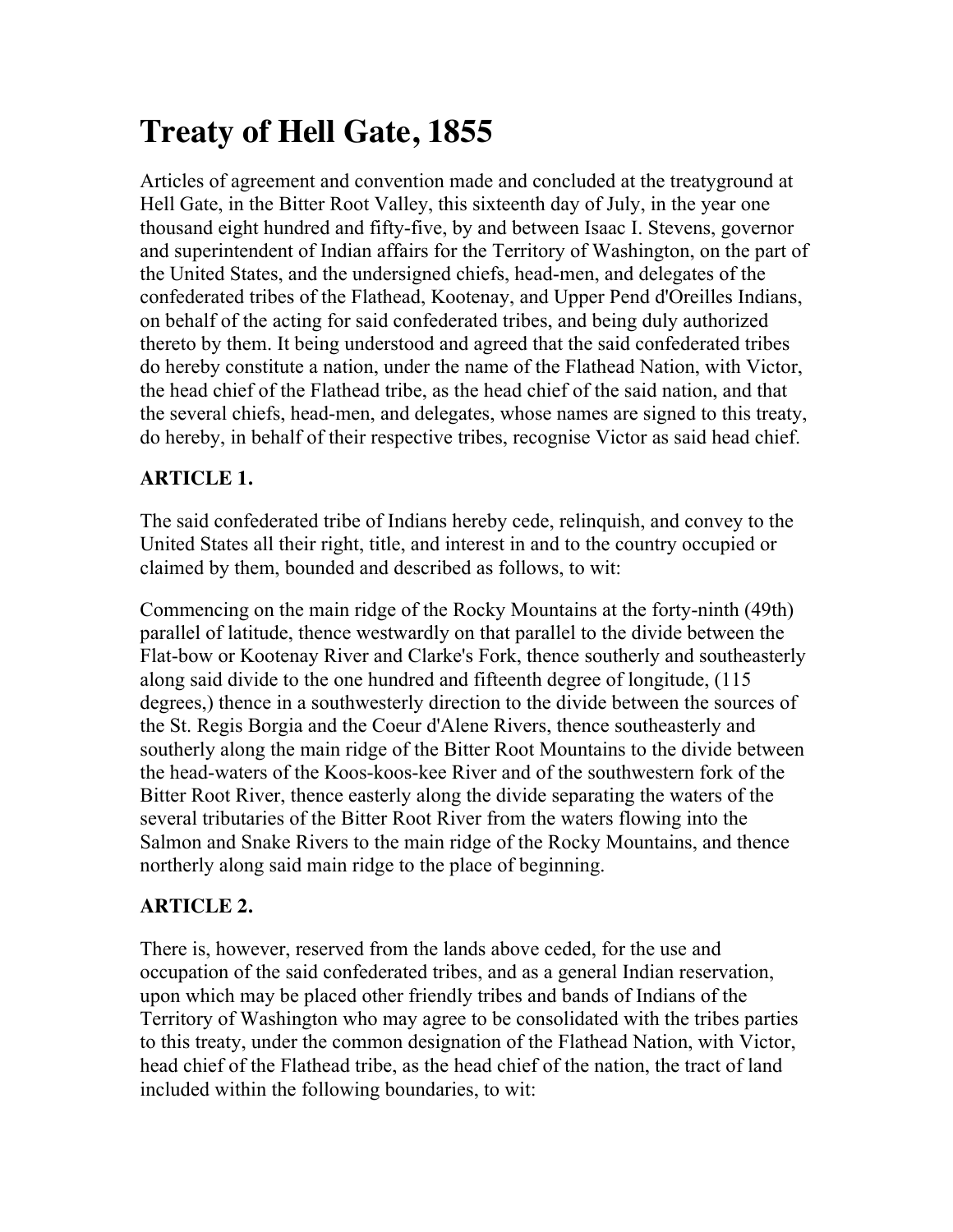Commencing at the source of the main branch of the Jocko River; thence along the divide separating the waters flowing into the Bitter Root River from those flowing into the Jocko to a point on Clarke's Fork between the Camash and Horse Prairies; thence northerly to, and along the divide bounding on the west the Flathead River, to a point due west from the point half way in latitude between the northern and southern extremities of the Flathead Lake; thence on a due east course to the divide whence the Crow, the Prune, the So-ni-el-em and the Jocko Rivers take their rise, and thence southerly along said divide to the place of beginning.

All which tract shall be set apart, and, so far as necessary, surveyed and marked out for the exclusive use and benefit of said confederated tribes as an Indian reservation. Nor shall any white man, excepting those in the employment of the Indian department, be permitted to reside upon the said reservation without permission of the confederated tribes, and the superintendent and agent. And the said confederated tribes agree to remove to and settle upon the same within one year after the ratification of this treaty. In the meantime it shall be lawful for them to reside upon any ground not in the actual claim and occupation of citizens of the United States, and upon any ground claimed or occupied, if with the permission of the owner or claimant.

Guaranteeing however the right to all citizens of the United States to enter upon and occupy as settlers any lands not actually occupied and cultivated by said Indians at this time, and not included in the reservation above named. And provided, That any substantial improvements heretofore made by any Indian, such as fields enclosed and cultivated and houses erected upon the lands hereby ceded, and which he may be compelled to abandon in consequence of this treaty, shall be valued under the direction of the President of the United States, and payment made therefor in money, or improvements of an equal value be made for said Indian upon the reservation; and no Indian will be required to abandon the improvements aforesaid, now occupied by him, until their value in money or improvements of an equal value shall be furnished him as aforesaid.

#### **ARTICLE 3.**

And provided, That if necessary for the public convenience roads may be run through the said reservation; and, on the other hand, the right of way with free access from the same to the nearest public highway is secured to them, as also the right in common with citizens of the United States to travel upon all public highways.

The exclusive right of taking fish in all the streams running through or bordering said reservation is further secured to said Indians; as also the right of taking fish at all usual and accustomed places, in common with citizens of the Territory, and of erecting temporary buildings for curing; together with the privilege of hunting,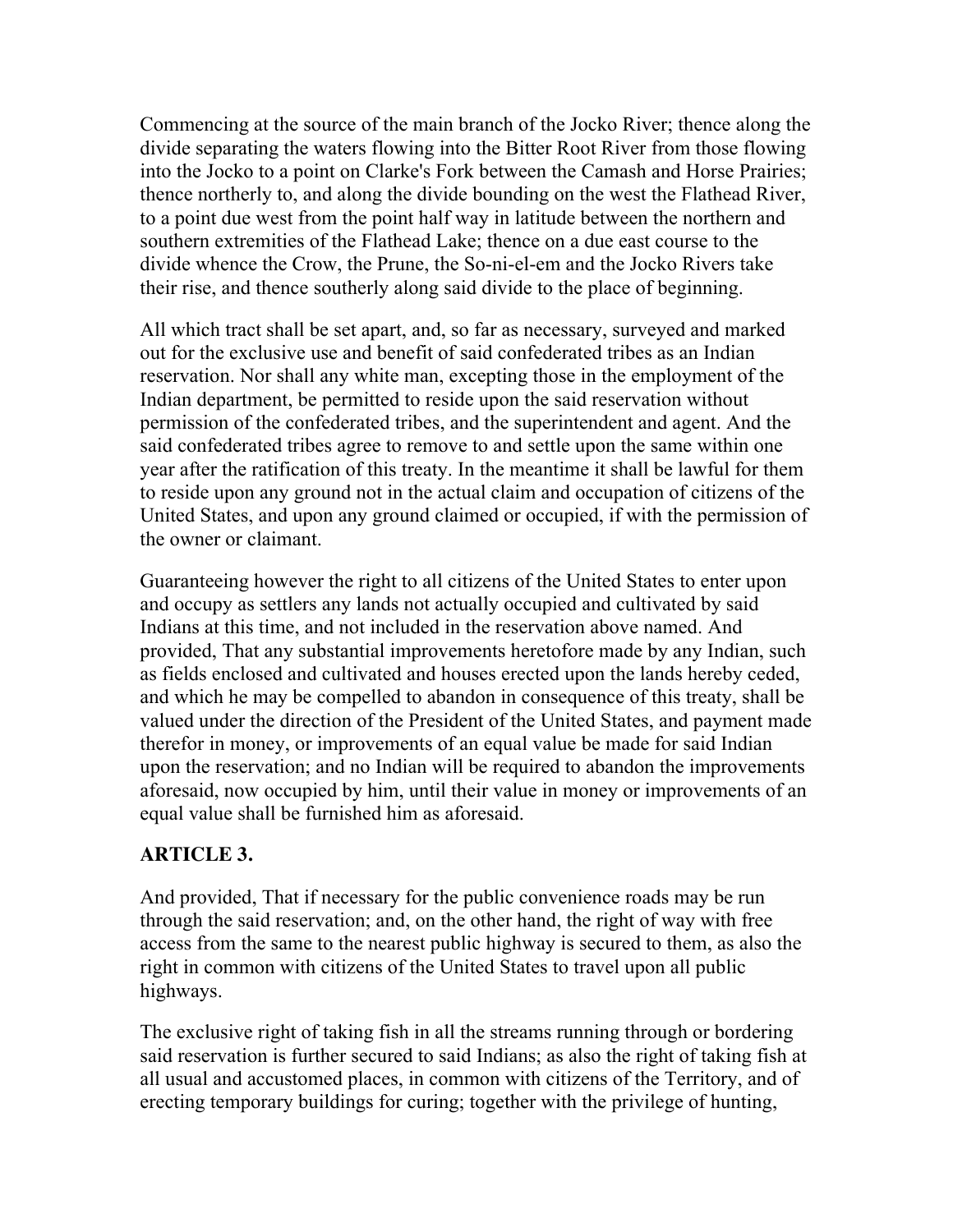gathering roots and berries, and pasturing their horses and cattle upon open and unclaimed land.

### **ARTICLE 4.**

In consideration of the above cession, the United States agree to pay to the said confederated tribes of Indians, in addition to the goods and provisions distributed to them at the time of signing this treaty the sum of one hundred and twenty thousand dollars, in the following manner - - that is to say: For the first year after the ratification hereof, thirty-six thousand dollars, to be expended under the direction of the President, in providing for their removal to the reservation, breaking up and fencing farms, building houses for them, and for such other objects as he may deem necessary. For the next four years, six thousand dollars each year; for the next five years, five thousand dollars each year; for the next five years, four thousand dollars each year; and for the next five years, three thousand dollars each year.

All which said sums of money shall be applied to the use and benefit of the said Indians, under the direction of the President of the United States, who may from time to time determine, at his discretion, upon what beneficial objects to expend the same for them, and the superintendent of Indian affairs, or other proper officer, shall each year inform the President of the wishes of the Indians in relation thereto.

## **ARTICLE 5.**

The United States further agree to establish at suitable points within said reservation, within one year after the ratification hereof, an agricultural and industrial school, erecting the necessary buildings, keeping the same in repair, and providing it with furniture, books, and stationery, to be located at the agency, and to be free to the children of the said tribes, and to employ a suitable instructor or instructors. To furnish one blacksmith shop, to which shall be attached a tin and gun shop; one carpenter's shop; one wagon and ploughmaker's shop; and to keep the same in repair, and furnished with the necessary tools. To employ two farmers, one blacksmith, one tinner, one gunsmith, one carpenter, one wagon and plough maker, for the instruction of the Indians in trades, and to assist them in the same. To erect one saw-mill and one flouring- mill, keeping the same in repair and furnished with the necessary tools and fixtures, and to employ two millers. To erect a hospital, keeping the same in repair, and provided with the necessary medicines and furniture, and to employ a physician; and to erect, keep in repair, and provide the necessary furniture the buildings required for the accommodation of said employees. The said buildings and establishments to be maintained and kept in repair as aforesaid, and the employees to be kept in service for the period of twenty years.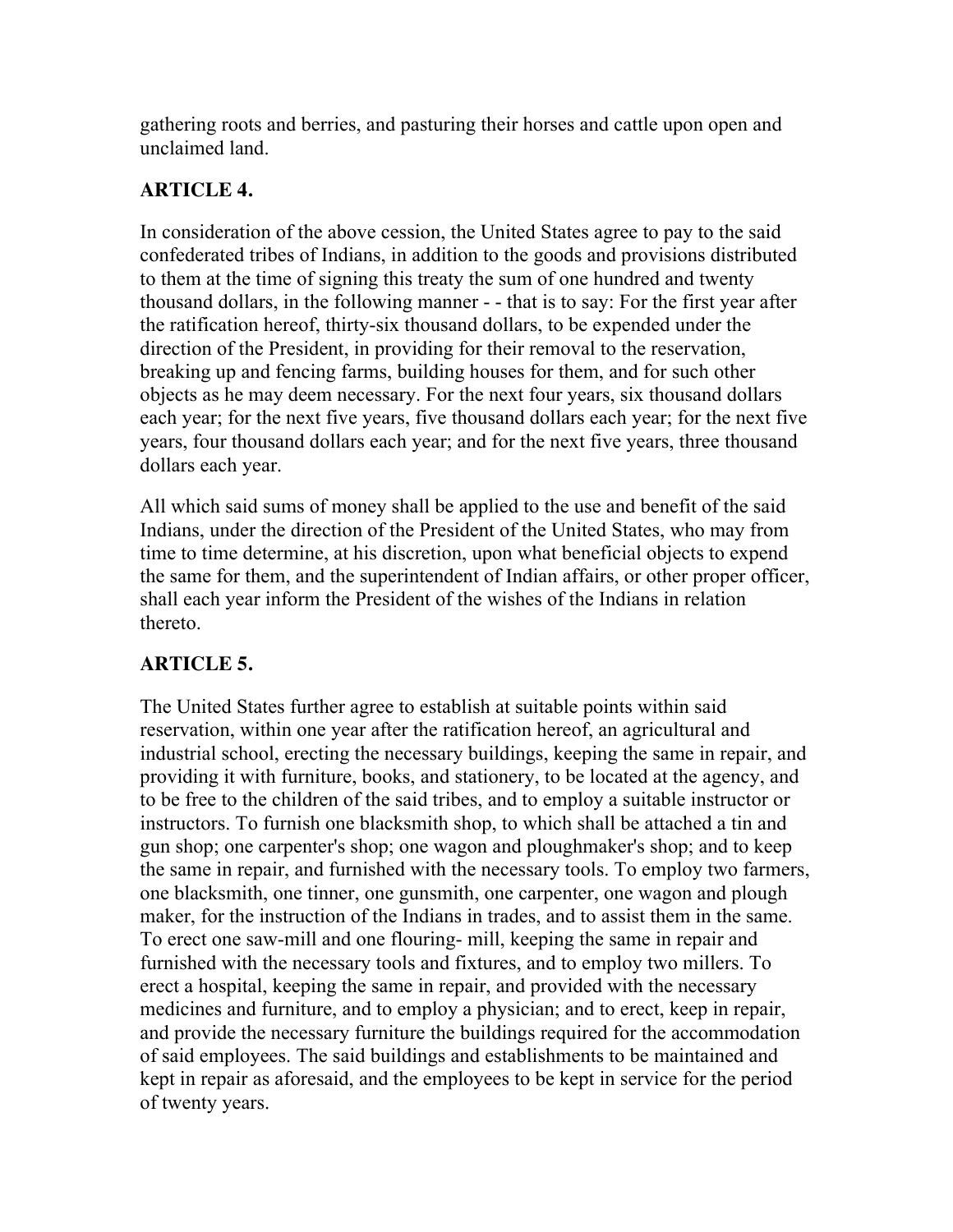And in view of the fact that the head chiefs of the said confederated tribes of Indians are expected and will be called upon to perform many services of a public character, occupying much of their time, the United States further agree to pay to each of the Flathead, Kootenay, and Upper Pend d'Oreilles tribes five hundred dollars per year, for the term of twenty years after the ratification hereof, as a salary for such persons as the said confederated tribes may select to be their head chiefs, and to build for them at suitable points on the reservation a comfortable house, and properly furnish the same, and to plough and fence for each of them ten acres of land. The salary to be paid to, and the said houses to be occupied by, such head chiefs so long as they may be elected to that position by their tribes, and no longer.

And all the expenditures and expenses contemplated in this article of this treaty shall be defrayed by the United States, and shall not be deducted from the annuities agreed to be paid to said tribes. Nor shall the cost of transporting the goods for the annuity payments be a charge upon the annuities, but shall be defrayed by the United States.

## **ARTICLE 6.**

The President may from time to time, at his discretion, cause the whole, or such portion of such reservation as he may think proper, to be surveyed into lots, and assign the same to such individuals or families of the said confederated tribes as are willing to avail themselves of the privilege, and will locate on the same as a permanent home, on the same terms and subject to the same regulations as are provided in the sixth article of the treaty with the Omahas, so far as the same may be applicable.

### **ARTICLE 7.**

The annuities of the aforesaid confederated tribes of Indians shall not be taken to pay the debts of individuals.

### **ARTICLE 8.**

The aforesaid confederated tribes of Indians acknowledge their dependence upon the Government of the United States, and promise to be friendly with all citizens thereof, and pledge themselves to commit no depredations upon the property of such citizens. And should any one or more of them violate this pledge, and the fact be satisfactorily proved before the agent, the property taken shall be returned, or, in default thereof, or if injured or destroyed, compensation may be made by the Government out of the annuities. Nor will they make war on any other tribe except in self-defence, but will submit all matters of difference between them and other Indians to the Government of the United States, or its agent, for decision, and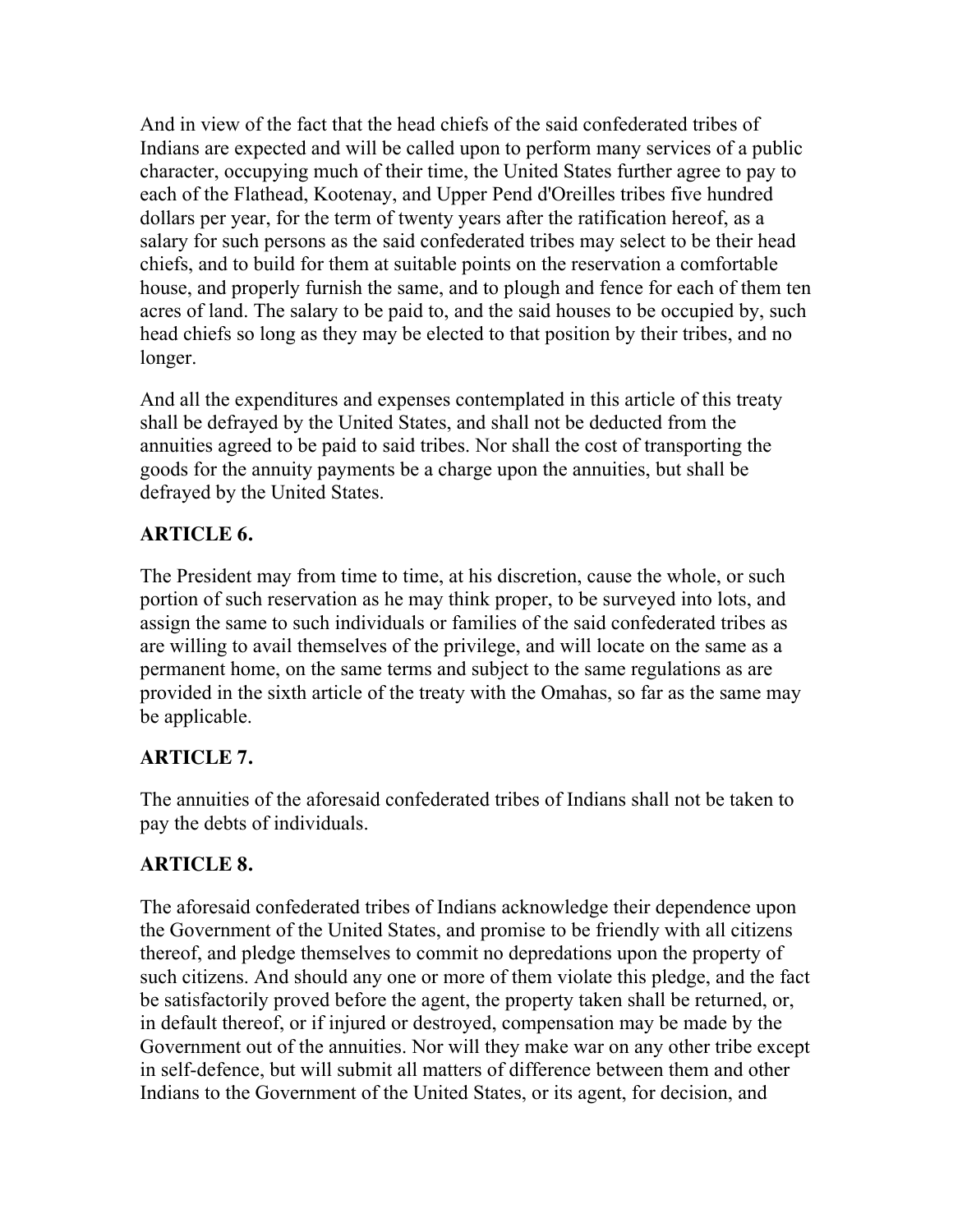abide thereby. And if any of the said Indians commit any depredations on any other Indians within the jurisdiction of the United States, the same rule shall prevail as that prescribed in this article, in case of depredations against citizens. And the said tribes agree not to shelter or conceal offenders against the laws of the United States, but to deliver them up to the authorities for trial.

## **ARTICLE 9.**

The said confederated tribes desire to exclude from their reservation the use of ardent spirits, and to prevent their people from drinking the same; and therefore it is provided that any Indian belonging to said confederated tribes of Indians who is guilty of bringing liquor into said reservation, or who drinks liquor, may have his or her proportion of the annuities withheld from him or her for such time as the President may determine.

## **ARTICLE 10.**

The United States further agree to guaranty the exclusive use of the reservation provided for in this treaty, as against any claims which may be urged by the Hudson Bay Company under the provisions of the treaty

between the United States and Great Britain of the fifteenth of June, eighteen hundred and forty-six, in consequence of the occupation of a trading-post on the Pru-in River by the servants of that company.

### **ARTICLE 11.**

It is, moreover, provided that the Bitter Root Valley, above the Loo-lo Fork, shall be carefully surveyed and examined, and if it shall prove, in the judgment of the President, to be better adapted to the wants of the Flathead tribe than the general reservation provided for in this treaty, then such portions of it as may be necessary shall be set apart as a separate reservation for the said tribe. No portion of the Bitter Root Valley, above the Loo-lo Fork, shall be opened to settlement until such examination is had and the decision of the President made known.

### **ARTICLE 12.**

This treaty shall be obligatory upon the contracting parties as soon as the same shall be ratified by the President and Senate of the United States.

In testimony whereof, the said Isaac I. Stevens, governor and superintendent of Indian affairs for the Territory of Washington, and the undersigned head chiefs, chiefs and principal men of the Flathead, Kootenay, and Upper Pend d'Oreilles tribes of Indians, have hereunto set their hands and seals, at the place and on the day and year hereinbefore written.